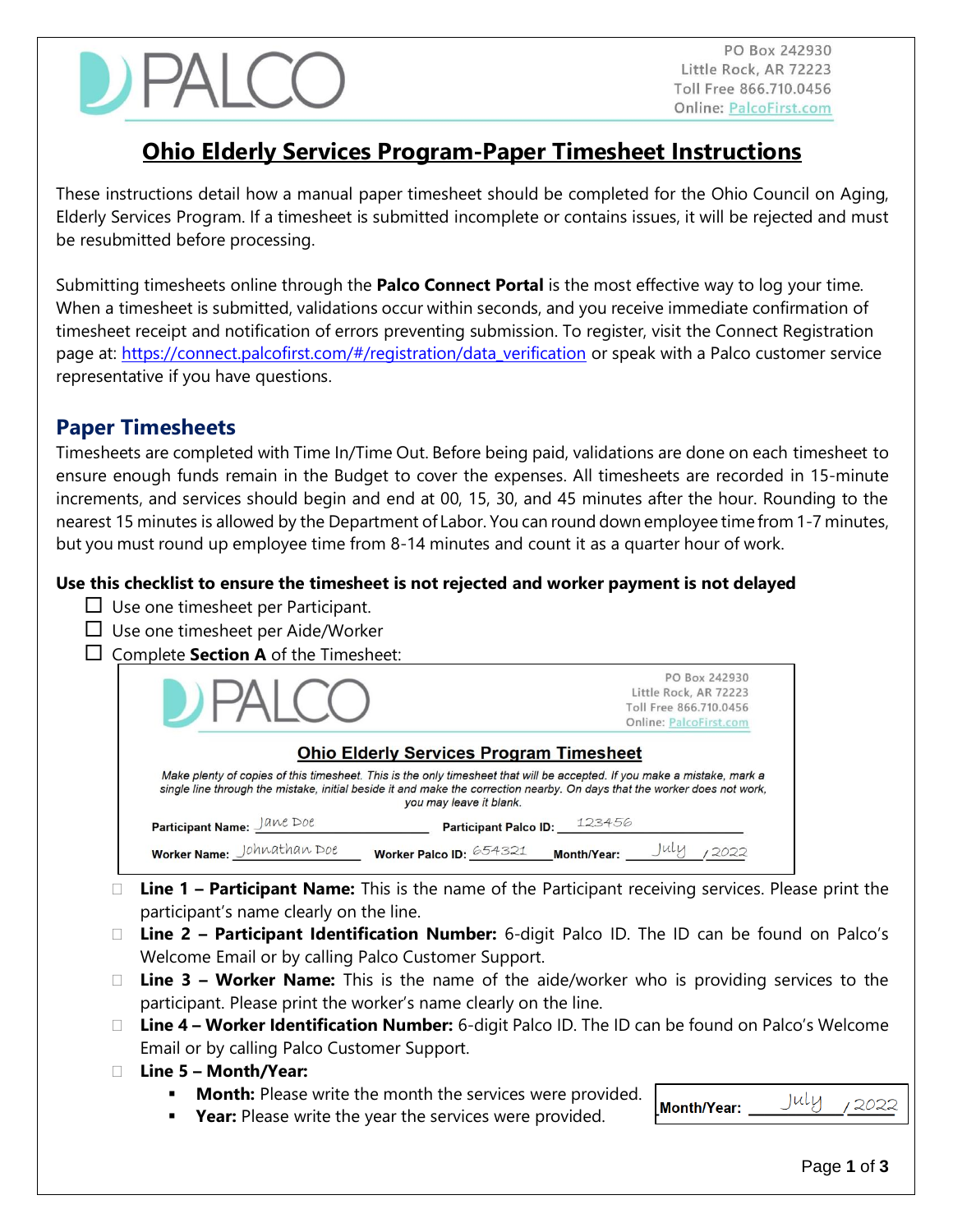

PO Box 242930 Little Rock, AR 72223 Toll Free 866.710.0456 **Online: PalcoFirst.com** 

#### $\Box$  Complete **Section B** of the Timesheet:

 $\Box$  **Date Column:** Please write the date of the day when the services were provided. Valid date: 1 or 1<sup>st</sup>; 5 or  $5^{\text{th}}$ ; 10 or 10<sup>th</sup> etc.

| Day of Month               | <b>Service Code</b>      | Time In                                                                 | <b>Time Out</b>                                                                     |
|----------------------------|--------------------------|-------------------------------------------------------------------------|-------------------------------------------------------------------------------------|
|                            |                          | н<br>Min-Round to the nearest 15 min<br>н                               | н<br>Min-Round to the nearest 15 min<br>н                                           |
| $\boldsymbol{\mathcal{Z}}$ | CDC Blended T2041        | $00 \bigcirc 15$<br>AM<br>30 $\bigcirc$ 45<br>PM<br>∩<br>O              | $00 \bigcirc 15$<br>AM<br>PM<br>30<br>◯ 45                                          |
| 3                          | CDC Blended T2041        | $00 \bigcirc 15$<br>AM<br>O<br>PM<br>$\bigcirc$ 45<br>30                | ◯<br>$00 \bigcirc 15$<br>AM<br>Ο<br>PM<br>$\bigcirc$ 45<br>30                       |
|                            | CDC Blended T2041        | $00 \cup 15$<br><b>AM</b><br>∩<br>30 $\bigcirc$ 45<br>PM<br>O           | O<br>$00 \cup 15$<br>AM<br>∩<br>30 $\bigcirc$ 45<br>PM                              |
| 14                         | <b>CDC Blended T2041</b> | $00 \bigcirc 15$<br>AM<br>( )<br>PM<br>∩<br>O<br><b>145</b><br>30       | $00 \bigcirc 15$<br>AM<br>9<br>∩<br>PM<br>30 $\bigcirc$ 45<br>O                     |
|                            | <b>CDC Blended T2041</b> | O<br>$00 \cup 15$<br>AM<br>O<br>∩<br>О<br>30 $\bigcirc$ 45<br><b>PM</b> | O<br>$00 \bigcirc 15$<br>AM<br>O<br>⌒<br>30 $\bigcirc$ 45<br>O<br><b>PM</b>         |
|                            | <b>CDC Blended T2041</b> | O<br>$00 \bigcirc 15$<br>AM<br>O<br>О<br>∩<br>30 $\bigcirc$ 45<br>PM    | ◯<br>$\bigcirc$ 15<br>00<br>AM<br>( )<br>∩<br>30<br>O<br><b>PM</b><br>$\bigcirc$ 45 |
|                            | CDC Blended T2041        | ∩<br>$00 \cap 15$<br>AM<br>O<br>О<br>PM<br>30<br>$\bigcirc$ 45          | ∩<br>$00 \bigcirc 15$<br>AM<br>O<br>O<br>PM<br>30<br>$\bigcirc$ 45                  |
|                            | CDC Blended T2041        | O<br>$00 \bigcirc 15$<br>AM<br>U<br>∩<br>PM<br>$O$ 45<br>30             | ∩<br>O <sub>15</sub><br>AM<br>00<br>O<br>PM<br>30<br>$\bigcirc$ 45                  |

#### **Time In Column:**

- **Hour E II**: Enter the time (Hours) your shift started in HH format (HOUR)
- − **Min – Round to the nearest 15 min:** Fill in the circle indicating the minutes.

(Correct Method: " $\bullet$ "; Incorrect Method: " $\bullet$ "," $\circ$ "," $\circ$ "," $\circ$ "," $\circ$ "," $\bullet$ "," $\leftrightarrow$ "," $\bullet$ ")

Time is currently entered in 15-minute increments at HH:00, HH:15, HH:30, and HH:45. Round down to the nearest quarter hour if an Worker/Aide is within the first 7 minutes of the interval and Round up if to the nearest quarter hour if an Worker/Aide is within the last 7 minutes of the interval. For example, if a Worker/Aide clocks in at 8:08, their time could be rounded to 8:15. If a Worker/Aide clocks in at 8:07, their time should be marked as 8:00.

**AM/PM:** Fill in the circle indicating if the Worker/Aide worked in the AM or PM

**Time Out Column:** Enter the time (Hours) your shift ended in HH format (HOUR).

- **Hour 回⊞:** Enter the time (Hours) your shift started in HH format (HOUR)
- − **Min – Round to the nearest 15 min:** Fill in the circle indicating the minutes.

(Correct Method: " $\bullet$ "; Incorrect Method: " $\bullet$ "," $\circ$ "," $\circ$ "," $\circ$ "," $\circ$ "," $\bullet$ "," $\bullet$ "," $\ominus$ "," $\circ$ ")

Time is currently entered in 15-minute increments at HH:00, HH:15, HH:30, and HH:45. Round down to the nearest quarter hour if a Worker/Aide is within the first 7 minutes of the interval and Round up if to the nearest quarter hour if an Worker/Aide is within the last 7 minutes of the interval. For example, if a Worker/Aide clocks out at 10:08, their time could be rounded to 10:15. If a Worker/Aide clocks out at 10:07, their time should be marked as 10:00.

− **AM/PM:** Fill in the circle indicating if the Worker/Aide worked in the AM or PM.